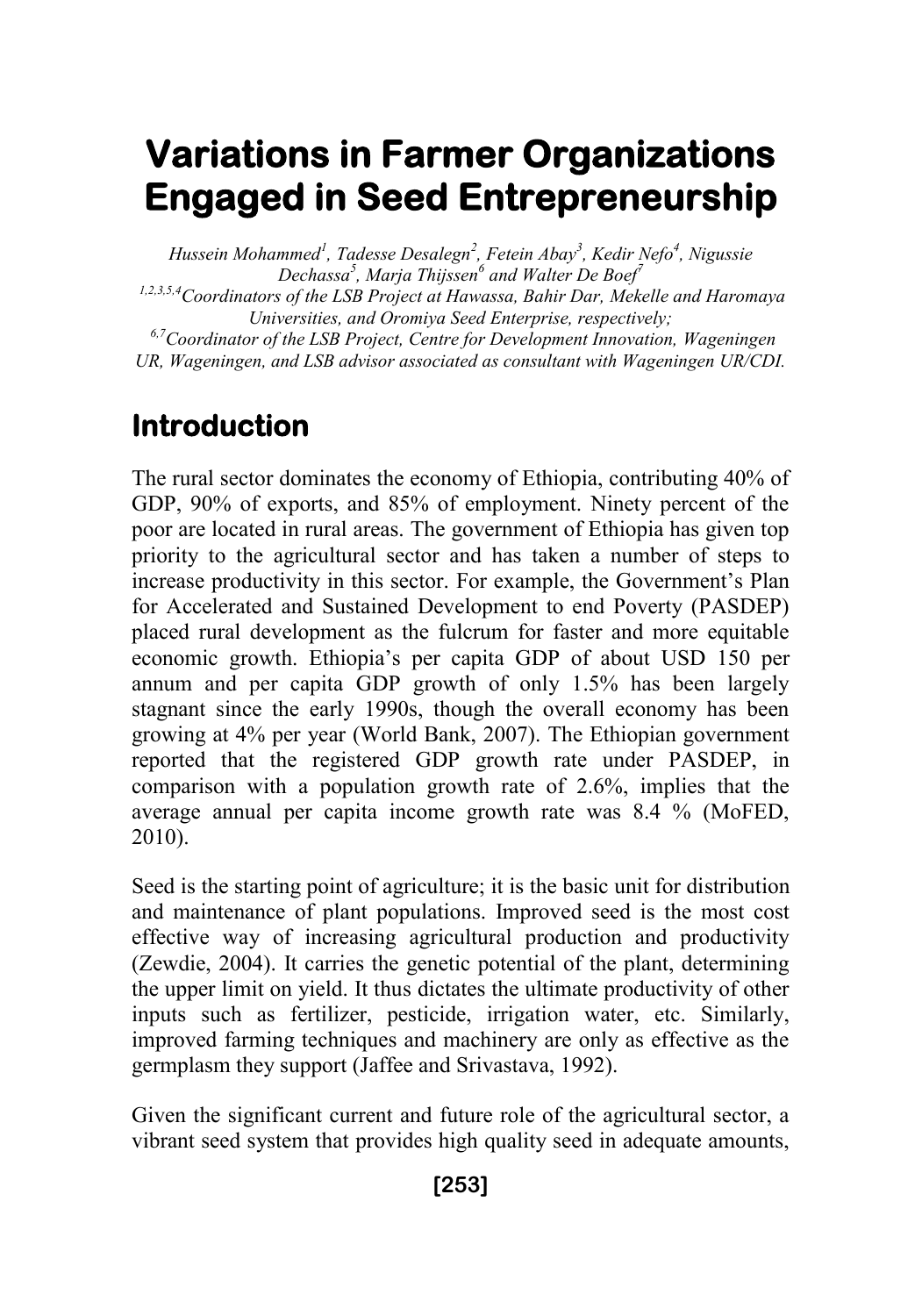at the right time and place, and at reasonable prices to meet the demands of farmers is, therefore, an essential enabler to continued economic and social development of Ethiopia (Zewdie *et al.,* 2008; IFPRI, 2010). Ethiopia's seed sector is dominated by the public sector monopoly. Until recently, the Ethiopian Seed Enterprise (ESE) was the only public seed producing and marketing enterprise. Private seed producers, wholesalers and retailers could not compete and the ESE became a virtual monopoly (World Bank, 2007). Recently, the Oromiya Seed Enterprise (OSE), the South Seed Enterprise (SSE) and the Amhara Seed Enterprise (ASE) have been established under their respective regional states. Unfortunately, the formal seed system of Ethiopia is incapable of fulfilling the national seed demand, and cannot ensure farmers easy access to seeds of improved varieties. For example in 2008, improved seeds were used on only 3.5% of the total cultivated area (CSA, 2008).

Another potential sector that can contribute to the production and commercialization of high quality seed is the private sector. This sector is in its infancy and at present seems to be engaged mainly in the production of hybrid maize and its contribution to the overall seed need is minimal. Pioneer Hi-bred is an international seed company operating in Ethiopia and is involved in hybrid maize seed production. Its market share is increasing from time to time. The company's annual production of hybrid maize seed has increased from 600 metric tons in the mid-1990s to 1,300 metric tons in 2005. However, Pioneer's success as a large firm has not been matched by significant market entry of smaller firms, suggesting that barriers to entry may remain for companies that cannot afford the initial investment in land and equipment (World Bank, 2007).

The Farmer Based Seed Production and Marketing Scheme (FBSPMS), which was initiated by the Ethiopian Seed Industry Agency and later taken over by the Ethiopian Seed Enterprise, once seemed a promising scheme, which can make great contribution to seed availability. The share of seed produced by the FBSPMS was 25% of the total certified seed produced by the ESE. Due to many technical, administrative and policy issues the scheme could not continue. Some of the bottlenecks were the low seed procurement (46%) from farmers. The 15% premium over grain price at the time of harvest did not create sufficient incentive in the farmers to be involved in the scheme. Seed from the FBSPMS is usually of lower quality and does not fulfill the rigid seed standards set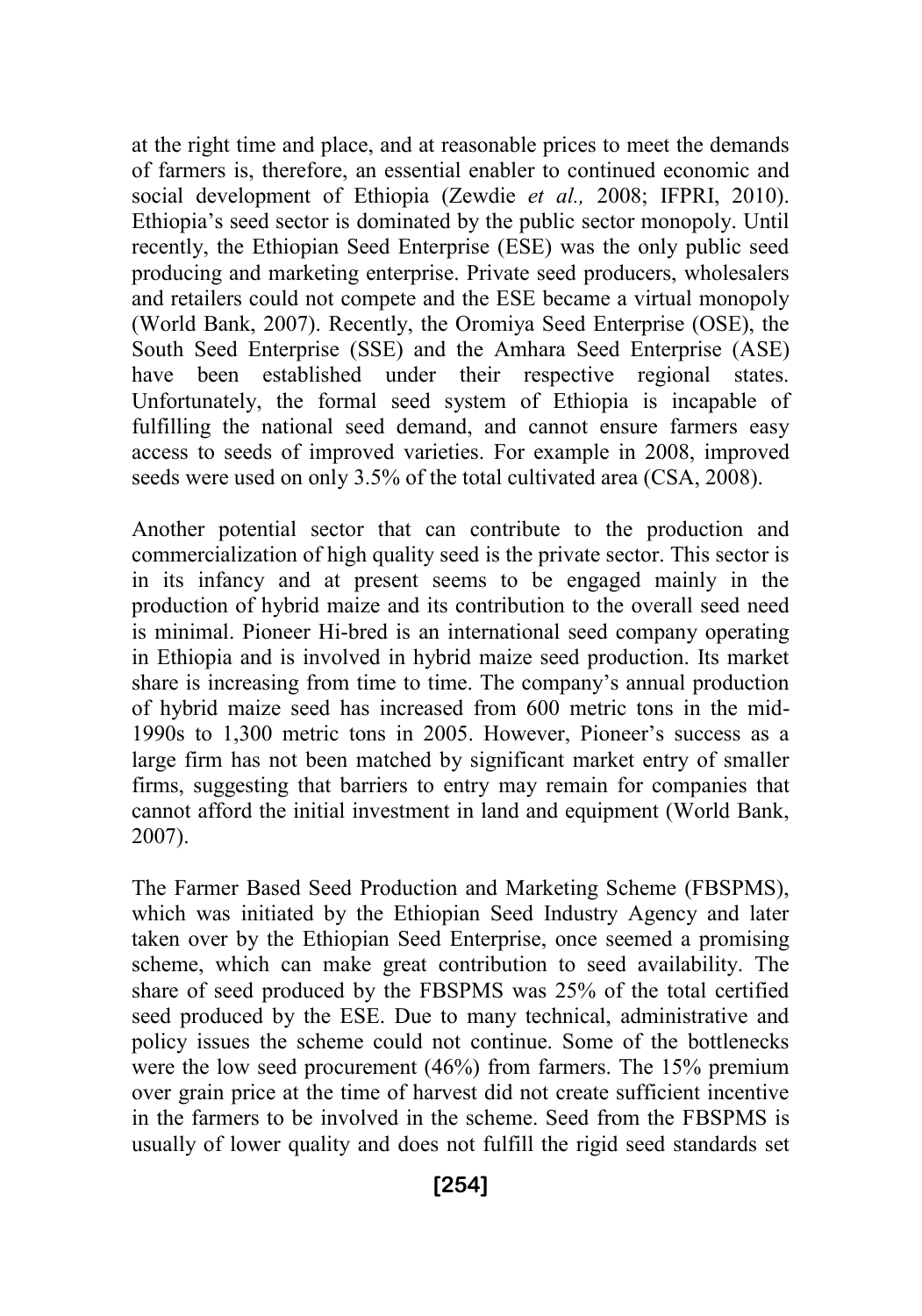for seed from the formal system. Seed standards such as 'Quality Declared Seed' might have been sufficient and special seed policy is needed to address this issue. The interference of many external players in the FBSPMS has diminished the confidence and role of the farmer in the production and especially in marketing of his seed (Yonas *et al*., 2008). The original project design intended was that through a Secondary Seed Multiplication Scheme (SSMS) – which the final stage of seed multiplication would be by progressive farmers who would then sell the seed informally to other farmers. Instead, a new seed multiplication system was introduced, replacing the SSMS with a program directly controlled by ESE using contract farmers. The FBSPMS completely stopped any progress toward informal seed production, and meant that the quantity of seed produced depended almost exclusively on ESE's capacity (World Bank, 2007).

The public, private and community based seed systems of the country are all constrained by many bottlenecks and needed multi-facetted assistance to be transformed and be able to satisfy the seed needs of the country. On February 22, 2009, the Royal Netherlands Embassy (RNE) brought together stakeholders from federal and regional government organizations, higher learning institutions and NGOs, and conducted an inception workshop to initiate jointly the Integrated Seed System Development (ISSD) in Ethiopia. MoARD, EIAR, FAO, and RNE developed the concept note of the ISSD. Finally, on June 19, 2009, a Memorandum of Understanding (MoU) on Research and Capacity Building was signed between EIAR and Higher Learning Institutions (HLI) on one side and Wageningen UR, on the other side. In the framework of the MoU, the parties have agreed to concentrate efforts on the thematic fields of horticulture, oilseeds, seed supply, natural resource management, soil fertility management and policy advice. The 'Local Seed Business (LSB) Project' was one of the thematic areas identified by the group under seed supply.

# **The Concept of LSB project**

The LSB project aims to accelerate the transition from farmer group, community or cooperative based seed production towards farmer groups in various types of organizations becoming commercial in their approach. It further aims to support these organizations becoming autonomous in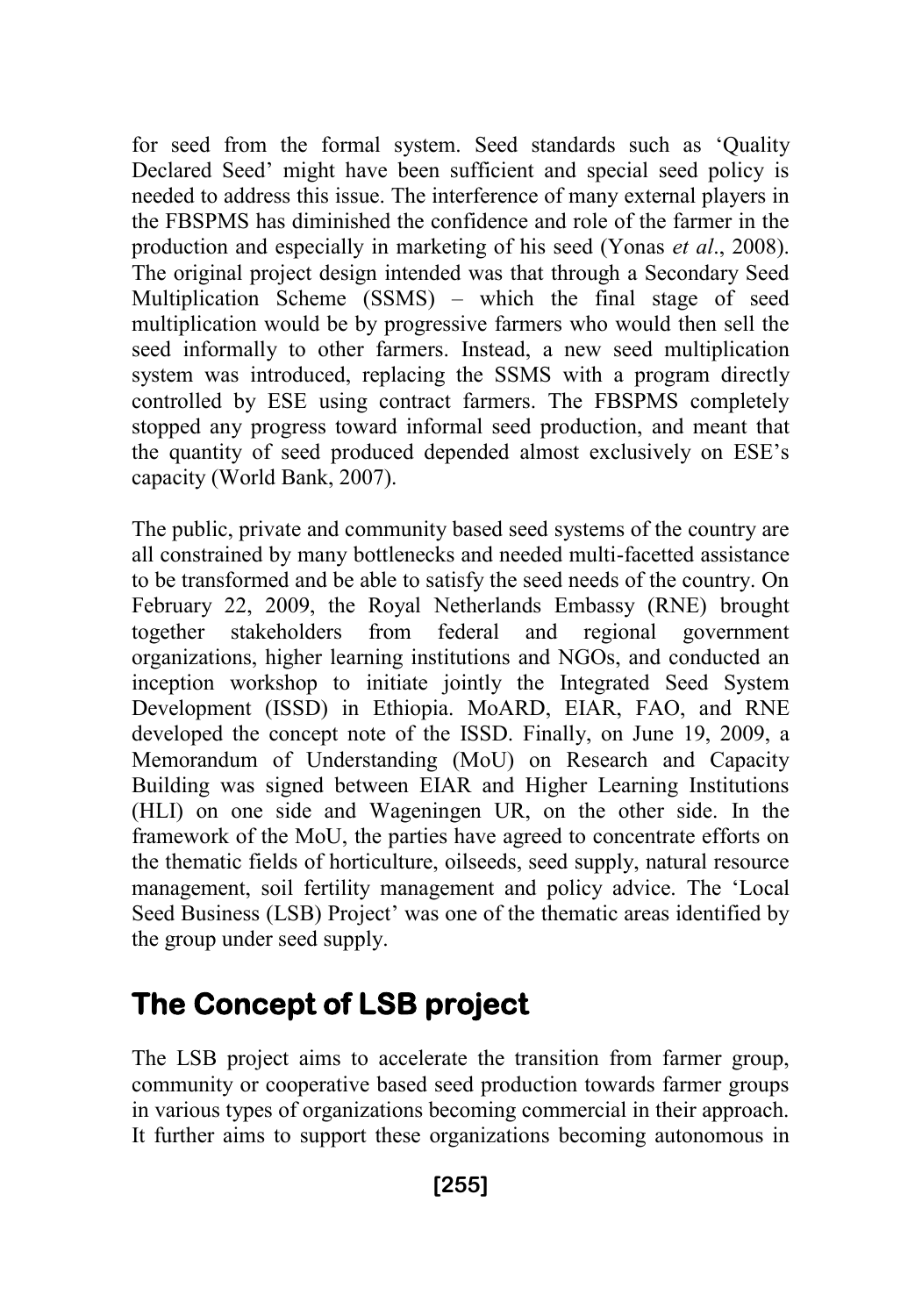their operations within the seed system. They operate within a community/local setting, where the commercialization is at kebele or wereda level and the seed quality is of an informal status or is quality declared seed (system of seed quality assurance which can be used for those crops, areas and farming systems in which highly developed seed systems are difficult to implement; it provides flexibility in implementation retaining the basic principles of quality assurance which can achieve the confidence of stakeholders. The responsibility for seed quality is with those who are distributing it. It is used, for example, when seed is purchased for relief purposes in emergency, or by farmer groups, cooperatives and NGOs who need cost effective entry point into the seed system (FAO, 2006)). However, by gradually commercializing seed beyond wereda or even district levels, they may enter the formal system, thus producing certified or other forms of quality declared seed. In essence, the project aims to strengthen farmers' organizations independent role within the local seed systems, and above all enforce their commercial orientation.

# **Objectives of the Project**

## **Development Objective**

Contribute to sustainable seed supply for food crops.

## **Specific objectives**

- Strengthen group of farmers within a kebele or wereda to become better organized, technically better equipped, more commercial, and more autonomous;
- Assist the gradual commercialization of seed beyond wereda so that it finally enters the formal system;
- Facilitate the provision of advisory services to stakeholders promoting innovations in local commercial seed supply.
- Facilitate effective coordination of public seed stakeholders with cooperatives, other legal entities and community organizations supporting the promotion, establishment and functioning of local seed businesses within strategically identified regions;
- Contribute to regulatory framework that is conducive and supports local commercial seed businesses by providing evidence-based justifications;
- Contribute to capacity building within higher learning institutions relevant to integrated seed sector development;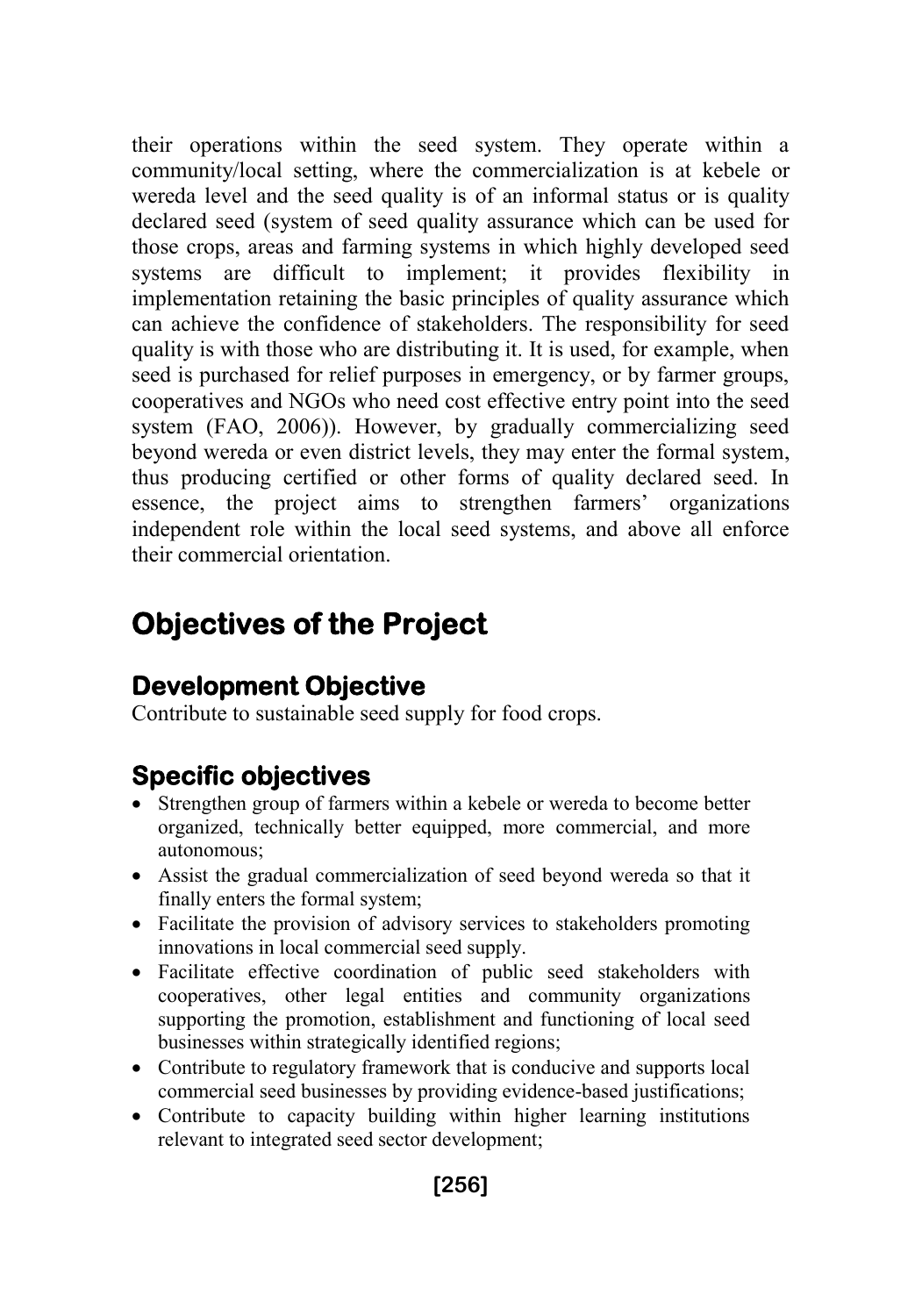- Strengthen the relation between higher learning institutions, regional and federal organizations engaged in the support to local seed businesses; and
- Provide strategic inputs and a framework for the federal and regional government, and various donors taking an integrated approach at local level to seed sector development.

# **Strategies of the Project**

The LSB project followed six strategies and the outcome of these strategies will be used to influence policy in such a way that it favors the activities of the seed producer cooperatives (SPCs). The following is the list of the strategies.

- Identification of innovation sites;
- Establishment of the LSB innovation team:
- LSB support, with other stakeholders engaged in other activities;
- MSc research by students;
- First level analysis of results;
- Second level of analysis of body of empirical knowledge; and
- Relating results to existing policy.

The Project's duration was from mid 2009 until December 2010, and was later extended to 2011. It had the following three phases.

**Inception and first level studies:** This was the first phase of the project and was completed within May–July, 2009. An inception workshop was conducted in Adama from May 18–21, 2009. Bahir Dar, Hawassa, Haramaya and Mekele universities with various partners (BoARDs, EIAR, ESE, OARI, ARARI, SARI, TARI) and NGOs (EOSA, SHDI, REST and ORDA) with Wageningen International, laid down the concepts of LSB. Twenty four innovation sites (innovations that are embedded within groups of organized farmers, independent from the type of organization; four in SNNPR, seven in south and southwest Oromiya, three in east Oromiya, six in Amhara and four in Tigray, were identified. Coordination units were established at each university and at OSE. Each coordination unit had a coordinator and an assistant coordinator. An innovator team consisting of a seed expert, an agribusiness expert, and a farmer organization expert was established at each university and OSE (19 innovators). Eighteen MSc grants were given and the scrutiny of students was planned.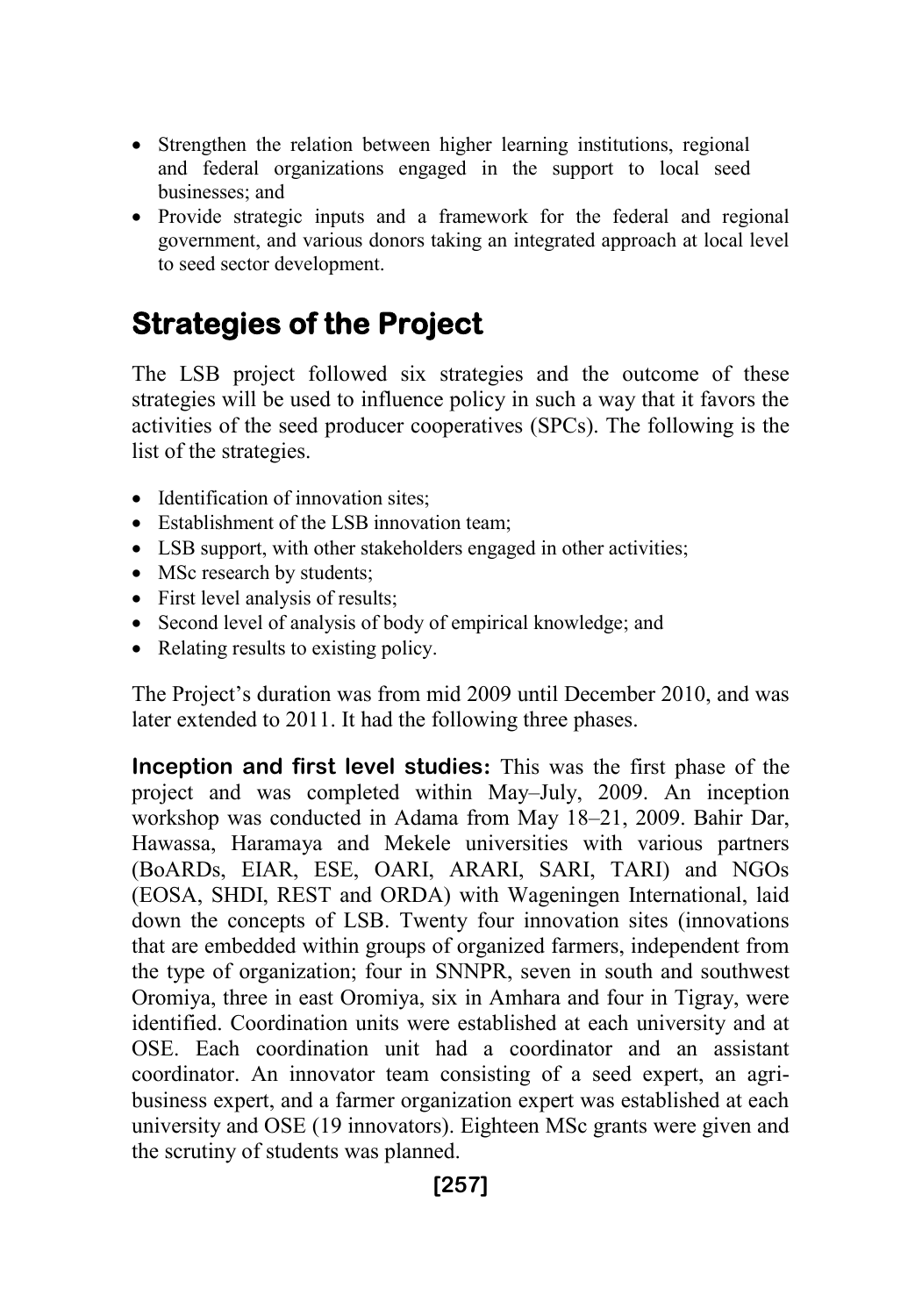**Project Implementation Phase (August 2009 – February 2010):** The first team-training workshop was given at Hawassa University in August 2009. A common ground was laid on how to make the studies of the innovation sites. First level analysis of the innovation sites was completed during August – December 2009 and the results discussed with stakeholders on regional workshops in January 2010 and on a national workshop at Adama in March 2010. The LSB Project has also made some investment to strengthen the innovation sites by assigning a modest budget that was used for the most acute needs of the SPCs, for example, for construction of small stores, offices, purchase of weighing balances, etc.

**Operational phase (March – December 2010):** Additional activities were identified from the baseline studies and these were implemented to support the Local Seed Business. More MSc students (21) were granted and a training workshop was organized in Bahir Dar in May 2010. A survey of organizations working in the seed sector was performed and the organizations are invited to the national workshop. The second round of regional workshops were conducted in January – February 2011 and this phase culminated with a second national workshop conducted at Haramaya University in March 2011. In February – March 2010 the LSB project was amended by the addition of the Public-Private Partnership Project to link all organizations working in the seed sector. Second round of investment was also made on the Innovation Sites (SPCs).

During the two years of the project, several staff members of several partner organizations participated in training programs as organized by Wageningen International in both The Netherlands and in India.

# **Achievements**

- Five coordinating units, one in each of the 4 universities and one at OSE/OARI, were established;
- Five innovation units were established and strengthened. These can serve as advisory service units for future work in establishing LSBs (SPCs) or similar community-based organizations;
- New method of analysis was learned. The Principle of success factors of any business entity was applied throughout the study period;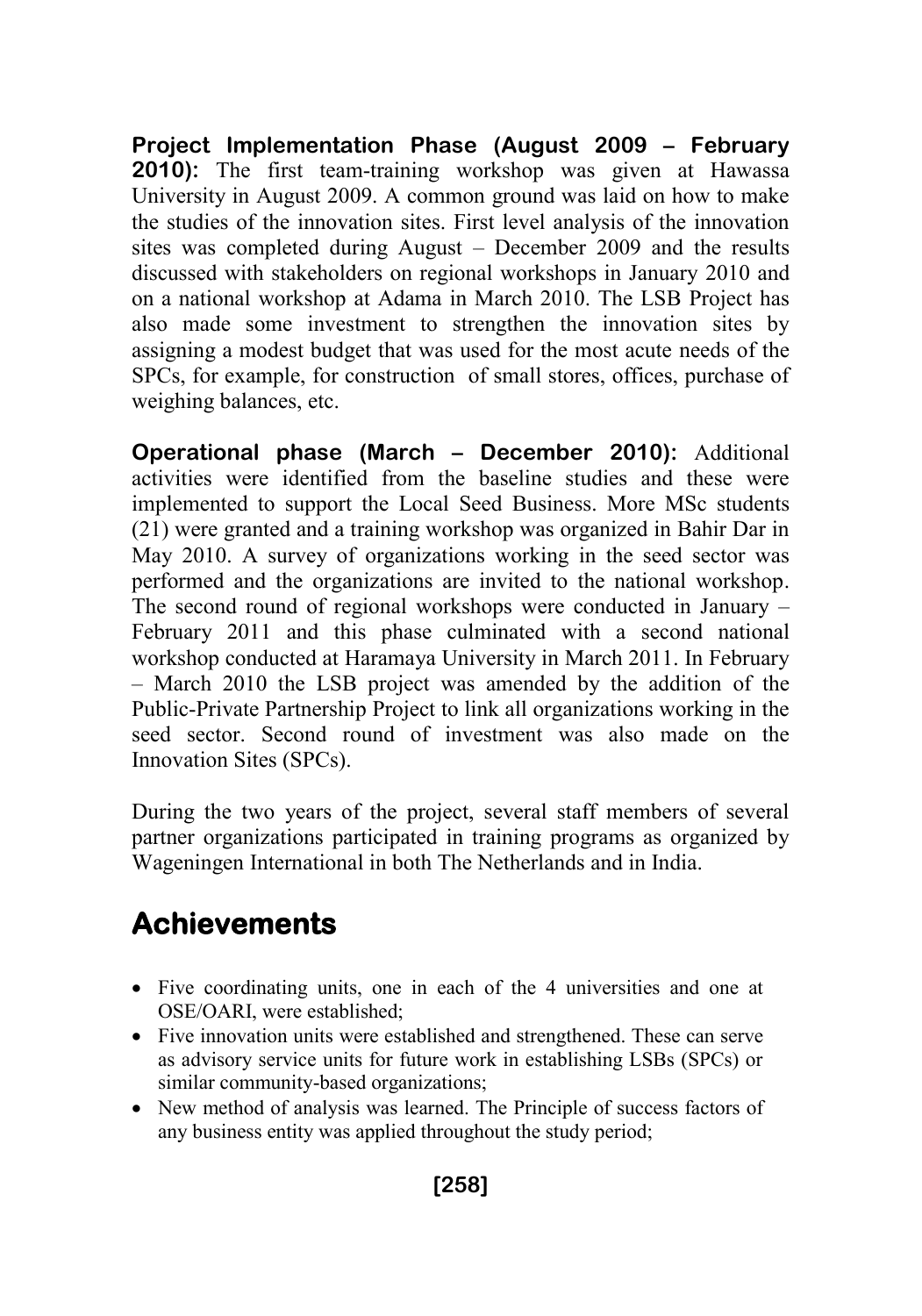- Twenty-four innovation projects were implemented (two rounds of investment completed) and documented, reports of innovation projects compiled). Ten new additional LSBs (SPCs) were implemented;
- Weaknesses of SPCs addressed. In almost all of the SPCs lack of autonomy (many organizations have a say on the SPC), lack of experience of entrepreneurship and technical capacity in seed production, and dependence on one variety of one crop, i.e. lack of differential superior product, were the major weaknesses identified; business plans wren made ready, trainings were given on cooperative management, techniques of seed production and on accounting; PVSs were conducted and better varieties identified;
- Increased production of quality seed by LSBs due to better planning;
- Nine MSc theses were completed and resulting publications being prepared. Many MSc studies to be completed in June 2011. A total of 39 will soon be completed;
- Two rounds of LSB investment were completed and some problems of the SPCs are solved;
- Some local seed business innovators, 10 professionals from partner organizations participated in relevant international trainings (Netherlands, India);
- An institutional network was created through the partnership programs (Relation between HLI, BoARDs, EIAR, RARIs, NGOs and other stakeholders). The direct relationship between SPCs and research institutions is being strengthened;
- Good practices were identified and will be organized in publications and be scaled-up;
- Publications are being prepared. A book containing the results of the more than two years study and documentation is to be published. LSB newsletter is under publication, nine issues, 0 through 8, were published; and
- A seed technology journal is being established.

# **Variations in Seed Producing Cooperatives Established by LSB**

Bahir Dar, Haremaya, Hawassa and Mekele Universities and Oromiya Seed Enterprise/Oromiya Agricultural Research Institute (OSE/OARI) in collaboration with other stakeholders have established 24 Innovation Sites (LSBs) during the 2009 and additional 10 LSBs during the 2010 which are now on a status of Seed Producing Cooperatives. The 34 Innovation Sites (LSBs) (8 in Amhara, 6 in SNNPR, 6 in Tigray, 10 in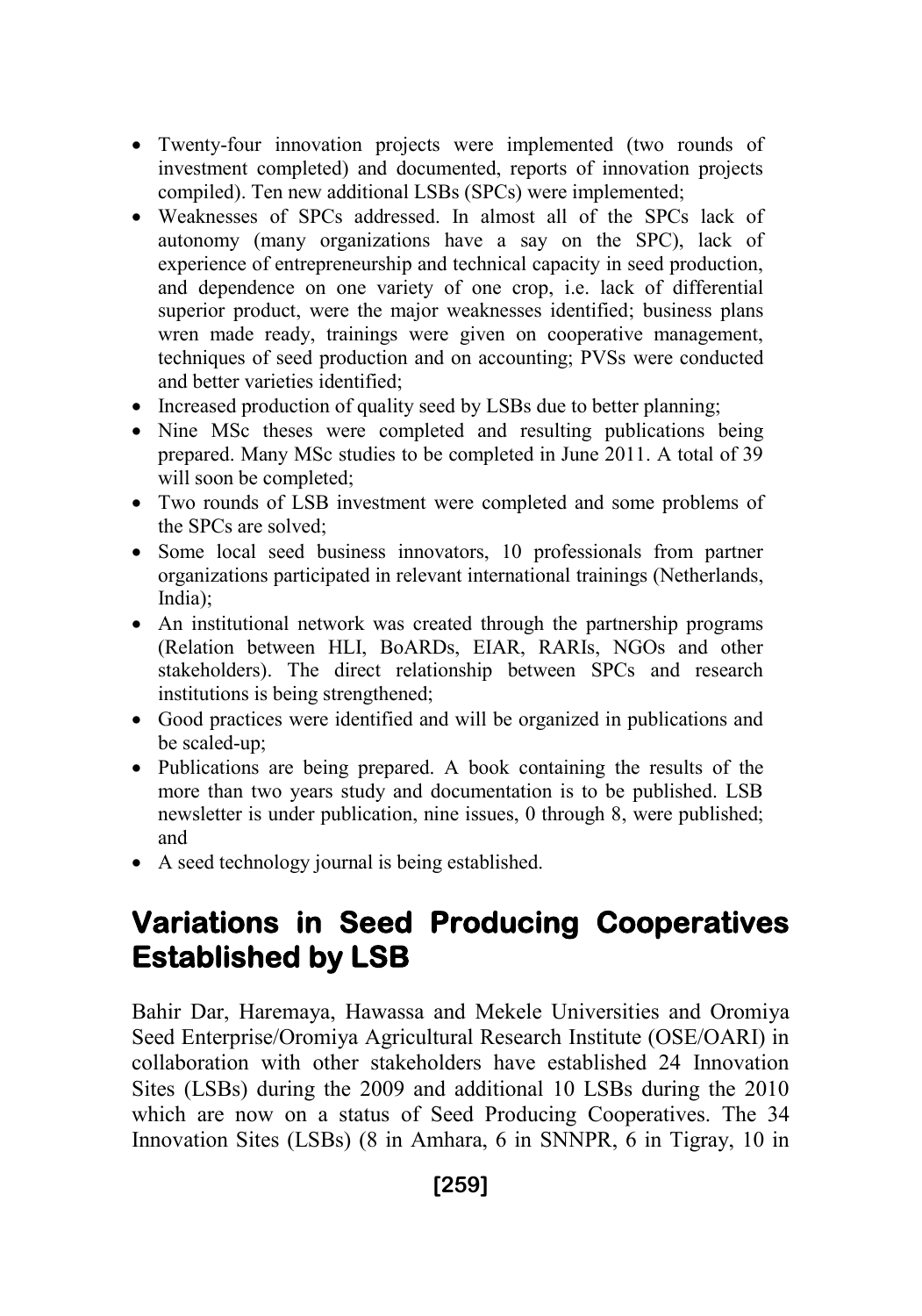Oromiya South and West managed by OSE/OARI, 4 in East Oromiya managed by Haromaya University) are shown on Figure1. These LSBs vary in many aspects: in the potential production of the area they were formed in, in their age, in how they were formed (as Bio-diversity Conservation units, as SPC, etc.), in number of members, in total area of the SPC devoted to seed production, in crops and varieties they produce and in many other aspects. These variations are discussed below.

#### **Variations in Production Potential**

Sixteen of the 34 sites are located in high production potential areas of the Southeastern or Northwestern high plateau of Ethiopia on either side of the Great Rift Valley. These sites are in high potential areas receiving annual rainfall of more than 1000 mm. These are in Gojam and Awi Zones of the Amhara Region (Marweled, Gusha Shunkurta), in the Arsi-Bale highlands of Oromiya (Chiba-Michael, Durettii Tulluu), in West Shewa Zone of Oromiya (Daraaraa, Goromtii, Wirtuu Qacamaa, Bifa Barii) and Udgetna Gefersa in the Gurage highlands of SNNPR. On the other hand, 18 sites are located in areas with low production potential. These include all sites in Tigray (Hatsebo, Felegewoini, Habes, Mekan, Tseada Karni and Begasheko), in eastern Oromiya (Tinike, Bishaan Babilee, Fugnaan Diimo and Qarsaa), four sites in SNNPR (Kayou, Amard, Zerfeyan, and Naplica Nassir), sites in Oromiya near the Rift Valley or near river valleys (Anano Shisho, Bonayya and Argadha Shallo), and sites such as Woken in Amhara Region.

#### **Variations in Irrigation Facility**

Sites such as Daregote in SNNPR, Goshiye in Amhara Region, Boneya and Argadhe Shala in South and West Oromiya, Tinike and Fughan Dimo in East Oromiya have irrigation facilities. They can apply supplementary irrigation during the rainy season, if the rain fails and can produce high-value crops during the dry season. Multiple cropping is possible in these sites. All other sites practice rain fed seed production.

### **Variations in Formation History**

Although all the 34 innovation sites are at present Seed Producing Cooperatives, initially not all were engaged in seed production. Some were initially established for conservation of bio-diversity (Biftu in Oromiya); others were based on FREGs (Anano Shisho and Derara in Oromiya; Gusha Shunkurta in Amhara Region); while still others were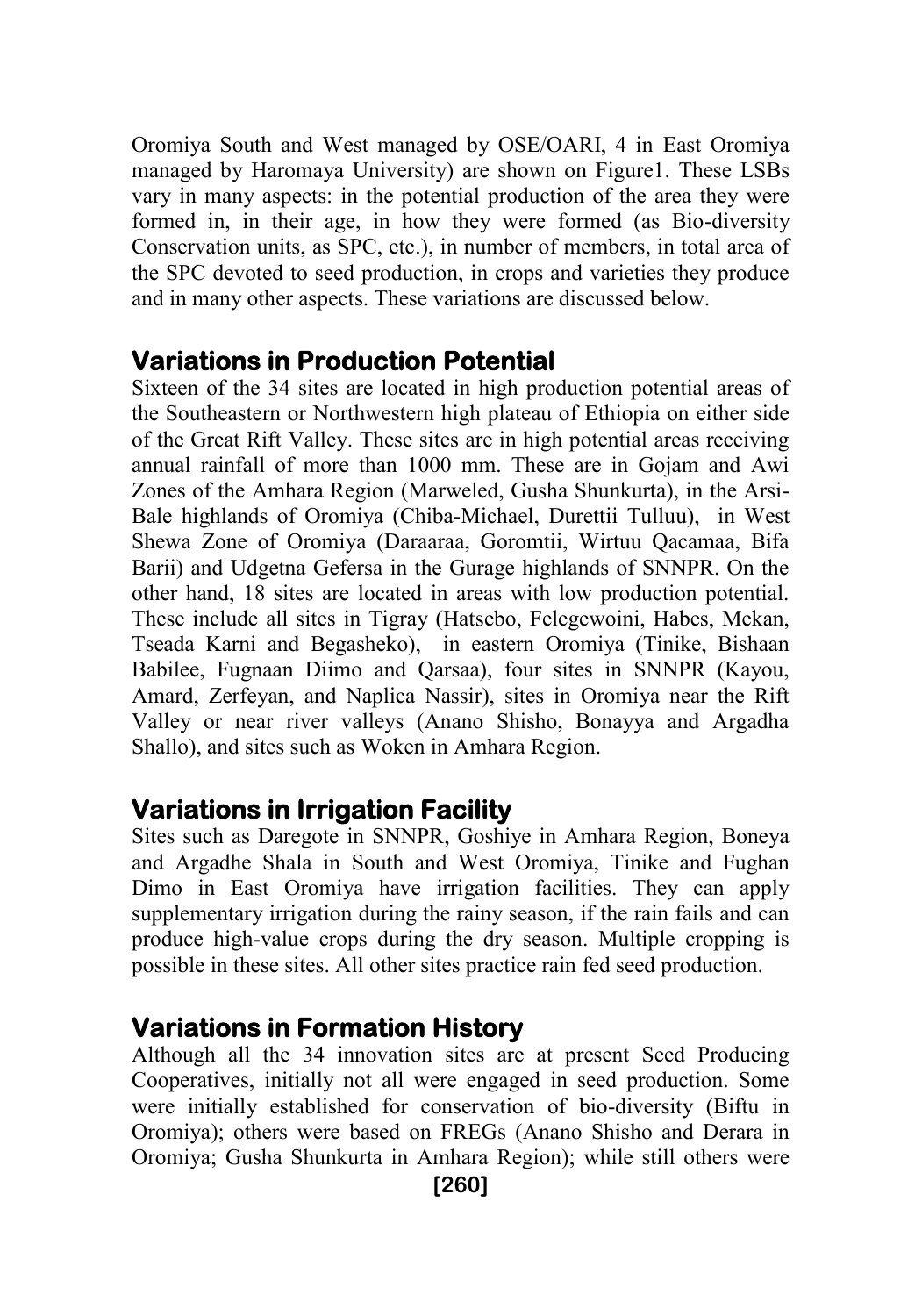based on PVS (Habes in Tigray and Zerfeyan in SNNPR), and some formed as SPCs from the beginning (Kayou, Amard, and Udgetina Gefersa in SNNPR; Chiba Mikael, Wirtu Qaacama, Duretti Tullu in South and West Oromiya; Tinike in East Oromiya; Felegewoini and Hatsebo in Tigray Region; Mekan, Goshiye and Marweled in Amhara region). Some were formed as multi-purpose cooperatives (Bishan Babile and Abdi Jalala in East Oromiya; Daregote in SNNPR).

#### **Variations in SPC Age**

The oldest SPC is Biiftuu (1998); some were formed in 2004–2005 (Chiba Michael, Argadha Shallo, Tinike, Woken). Some have intermediate age and were formed in 2006/2007 (Ifa Bari, Amard), while others were young and were formed in 2009/2010 (Zerfeyan, Daregote, Naplica Nassir, Wirtu Kacama, Goromti, many in Amhara and Tigray).



Figure1. The 34 local seed business units in three regions

*(1) six sites in Tigray (blue circles [Hatsebo, Felegewoini, Habes, Mekan, Tseada Karne, Begasheko]); (2) eight sites in Amhara (Red circles [Marweled, Woken, Goshiye, Gusha Shinkurta, Kadme, Chanke, Zaba, Beteyohannes]); (3a) ten sites in Southt and West Oromiya (Green circles [Anano Shisho, Chiba Michael, Wirtu Kechema, Duretti Tullu, Bifftu, Derara, Boneya, Goromti, Ifa Bari, Argadha Shala]); (3b) four sites in East Oromiya (Yellow circles [Tinike, Jaalala, Fugnaan Diimo, Kersa]); and (4) six sites in SNNPR (Black circles [Kayou, Amard, Zerfeyan, Udget ina Gefersa, Naplika Nassir, Daregotie]).*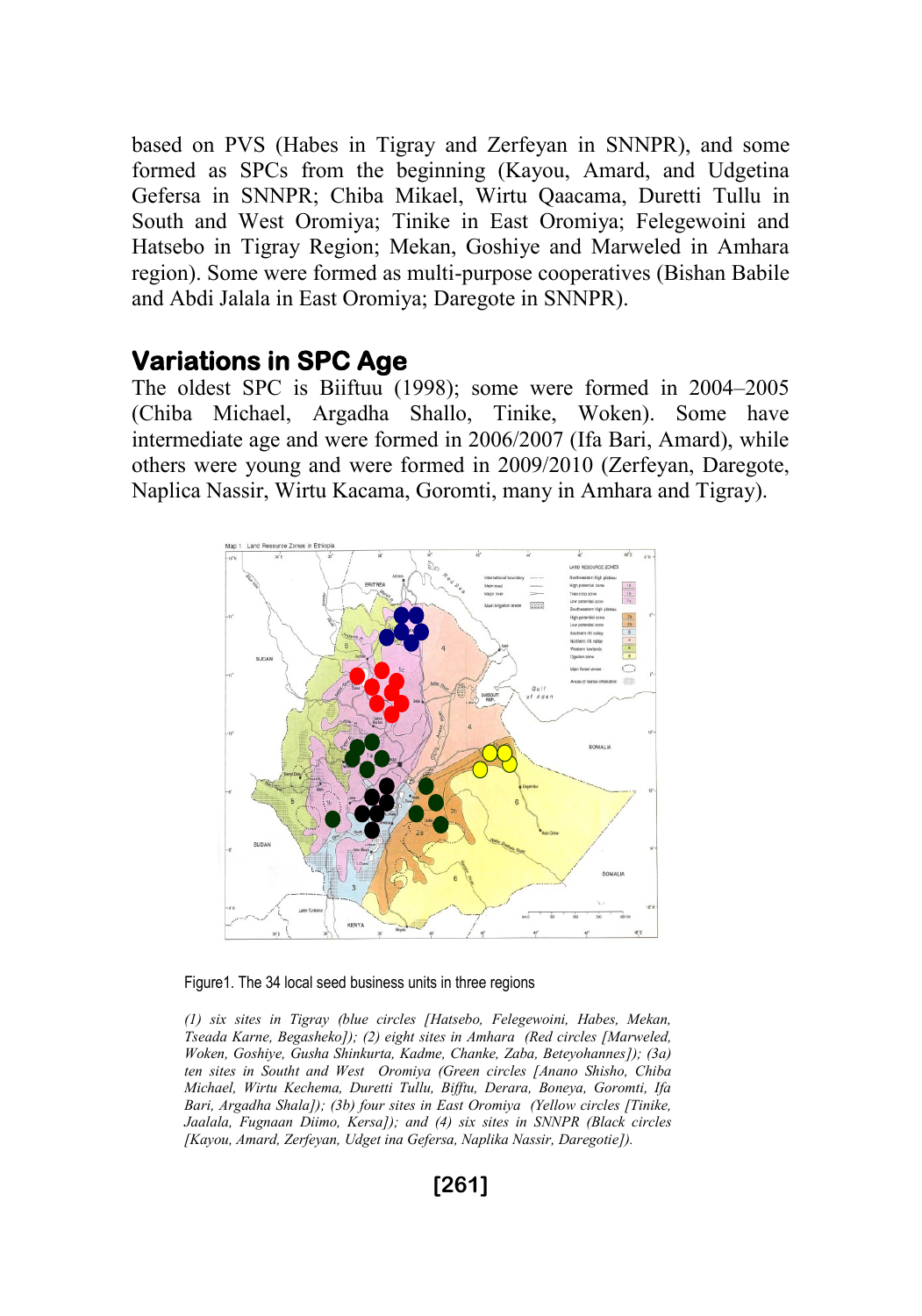### **Variations in Number of Kebeles Constituting the SPC**

Some of the SPCs were formed by clustering farmers residing in one kebele. The follow up of the whole process of seed production is easy in such SPCs and they are believed to be more successful than nonclustered LSB units are. Udgetina Gefersa in Gurage Zone of SNNPR is an example. Some were formed by clustering farmers from more than one kebele. The more the number of Kebeles constituting an SPC, the more difficult it becomes to control the seed production process and assure seed quality. Kayou SPC in Sidama Zone is formed by clustering farmers from four kebeles. In Zerfeyan in Gurage Zone, no formal clustering was used. One of the kebeles of the PA was isolated from the other by a hill. All farmers of this kebele produced the seed of an openpollinated maize variety Gibe-1. Other farmers in this same kebele planted other crops such as tef and wheat, but not any variety of maize so no formal clustering was required in this case. Derara SPC in southwest Oromiya was formed by merging four SPCs (Mose Roba, Mose Derara, Gammachis Galan, and Galan). Members produce potato seed, which would satisfy the bulk of potato seed demand of the whole country. They have also established a fair quota marketing system when market opportunity is limited. Depending on the customers that come to purchase the seed, the quota is divided among the member cooperatives and within a cooperative among individual members. Such a fair and transparent marketing opportunity has contributed to the stability of this huge SPC.

Examples of successful clustering in Marweled SPC (Amhara Region) and farmer networking in Tigray are presented in Figures 2 and 3. The vast fields of hybrid maize production in Marweled resemble a field of mechanized modern farm. In Habes (Tigray), each member of the SPC is given a duty of inviting at least five new members into the SPC.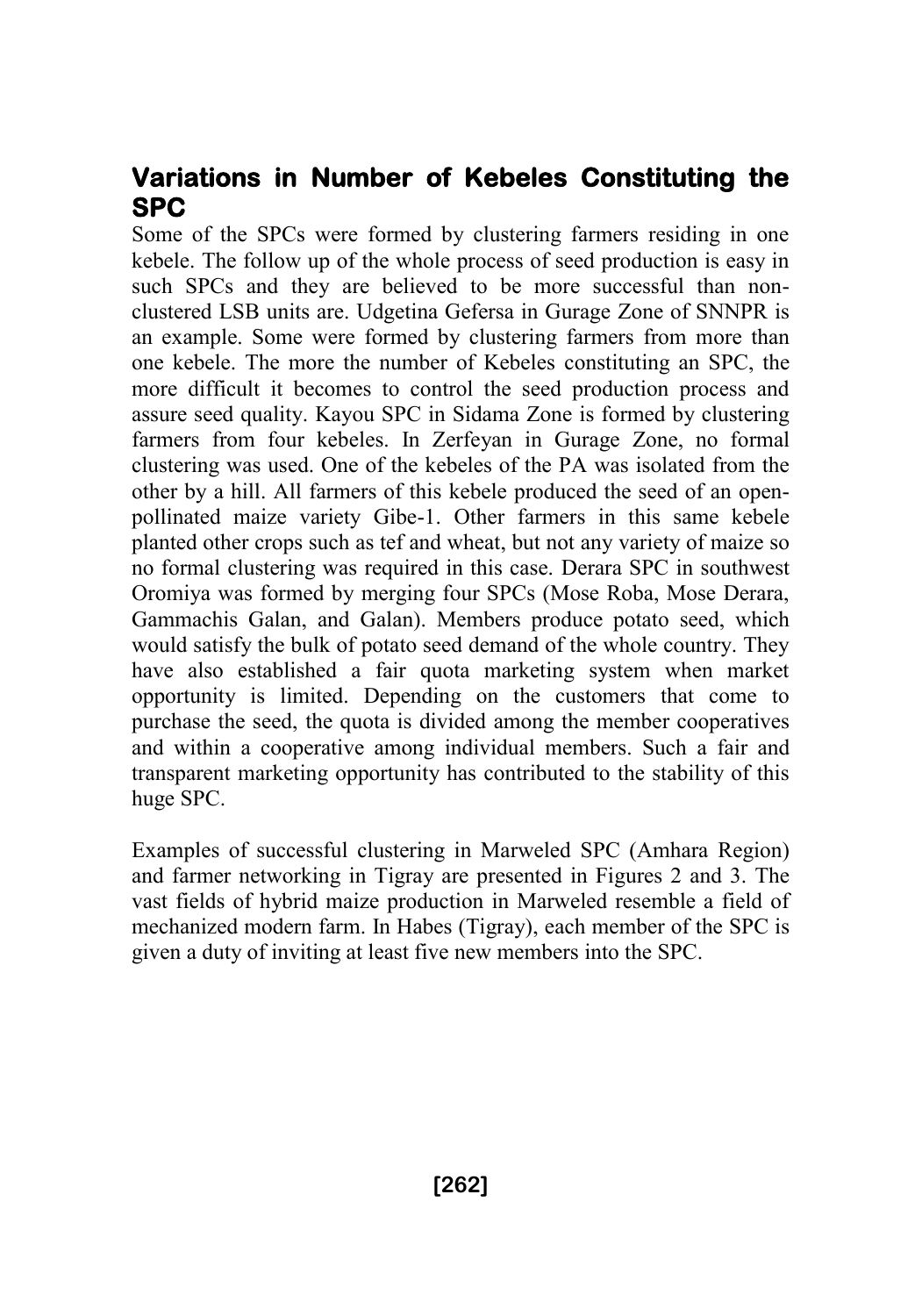

Figure 2. Successful clustering in Marweled to produce the maize hybrid BH660

### **Variation in Number of Members**

Some SPCs are small and have few members  $(< 50$  members) – Tinike, Gusha Shunkurta, Goromti, Goshiye. Other SPCs are intermediate in size and have 50–200 members – Ifa Barii, Marewoled, Hatsebo, Zerfeyan, and Marweled. The third category is the big SPCs with more than 200 members – Daraaraa, Bonayyaa, Bishan Babile, and Hatsebo.

## **Variation in Total Crop Area the SPC Possesses**

By this criterion, the SPCs can be categorized into three groups:

- Very small  $SPCs$ :  $\leq$  50 ha Raaree Horaa;
- IntermediateL: 50–200 ha Woken, Kayou, Amard; and
- $\bullet$  Big SPCs:  $> 200$  ha Derara
- $\bullet$



Fig. 3. Farmer networking in Tigray Region to produce barley seed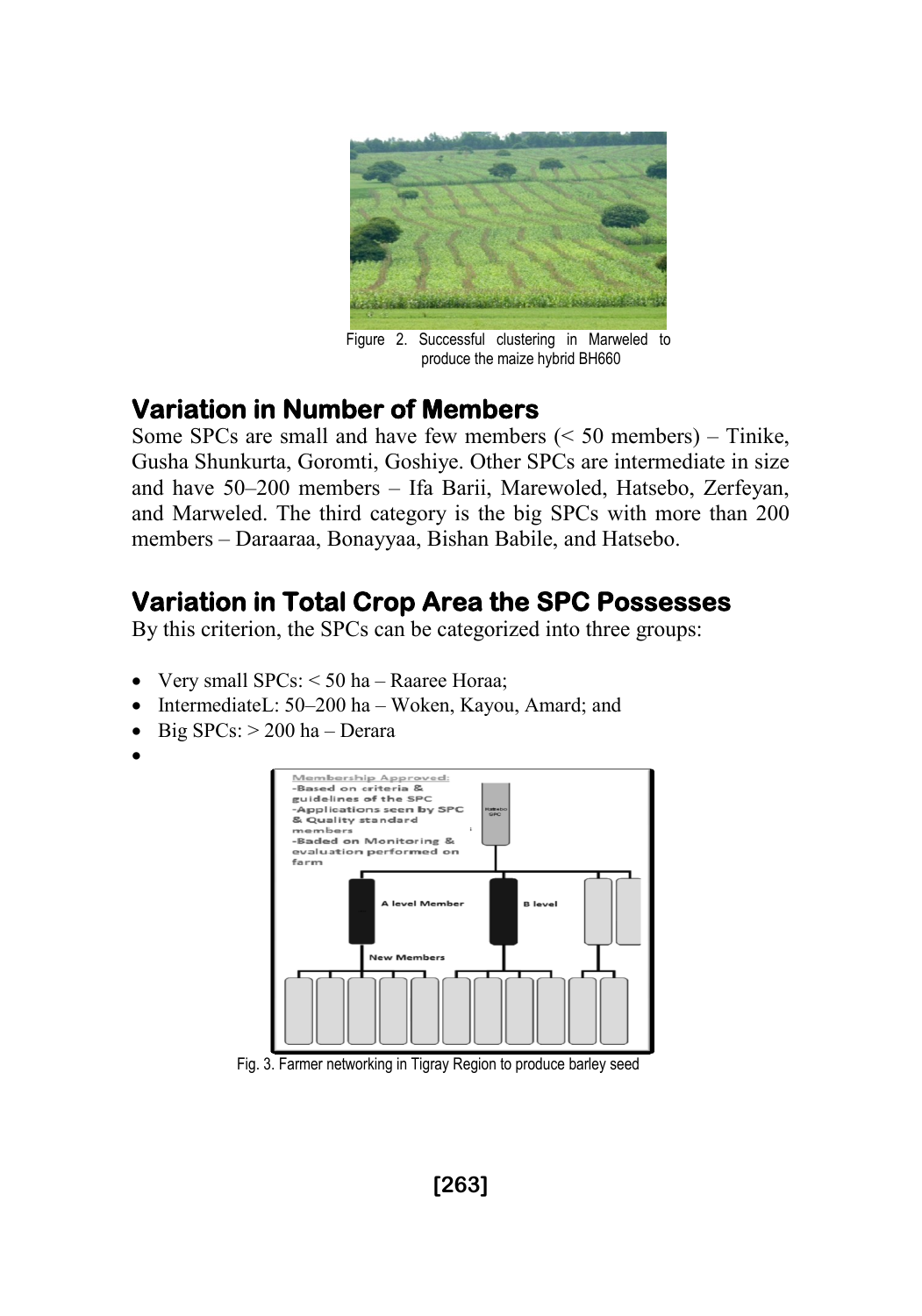## **Variations in Landholding per Household**

Some SPCs were formed in densely populated areas, where the average landholding per household is less than 0.3 ha. An example is Zerfeyan. Some were established in areas with intermediate population density where average landholding is between 0.3 and 1.5 ha per household. The majority of the SPCs belong to this category. SPCs such as Amard are found in relatively sparsely populated areas, where average landholding per household is greater than 1.5 ha.

## **Variations in Crops Produced**

Some SPCs produce only one variety of one crop. An example is Amard that has been producing only Qubsa. Other SPCs produce one crop but many varieties. For example, Wiirtuu Qacamaa produces five varieties of wheat; Chiba Michael produces four varieties of malt barley. Other SPCs produce many crops – Chiba Mikael (barley and faba beans) Zerfeyan (wheat, maize, and tef).

Marweled (maize, wheat, and faba beans); unlike the ESE which produces few varieties of one crop and unlike the private producers that produce only hybrid maize, SPCs produce seed of many varieties of many crops. Seed of almost all crops (cereals, pulses, oil crops, potato, vegetables) is produced by the SPCs. Marweled and Gusha Shunkurta produce seed of three crops each. The 34 SPCs produce seed of more than 50 varieties of 15 crops. This practice minimizes the risk of failure due to disease outbreak, for example. Not all varieties of bread wheat are equally susceptible to rust. For example, during the 2010 cropping season, bread wheat PVS was conducted in Amard and the variety under wide production (Qubsa) was found to be highly susceptible to wheat rust while the recently released varieties Inseno-1, Picafflore and Millenium were tolerant to the disease. Farmers in Amard are now demanding the seed of these three varieties. Farmers also assign each variety to specific area within the kebeles, where the variety is most adapted. They positively exploit genotype-by-environment interaction. These aspects of the community based seed production seem to have clear advantage over the mechanized formal seed production system.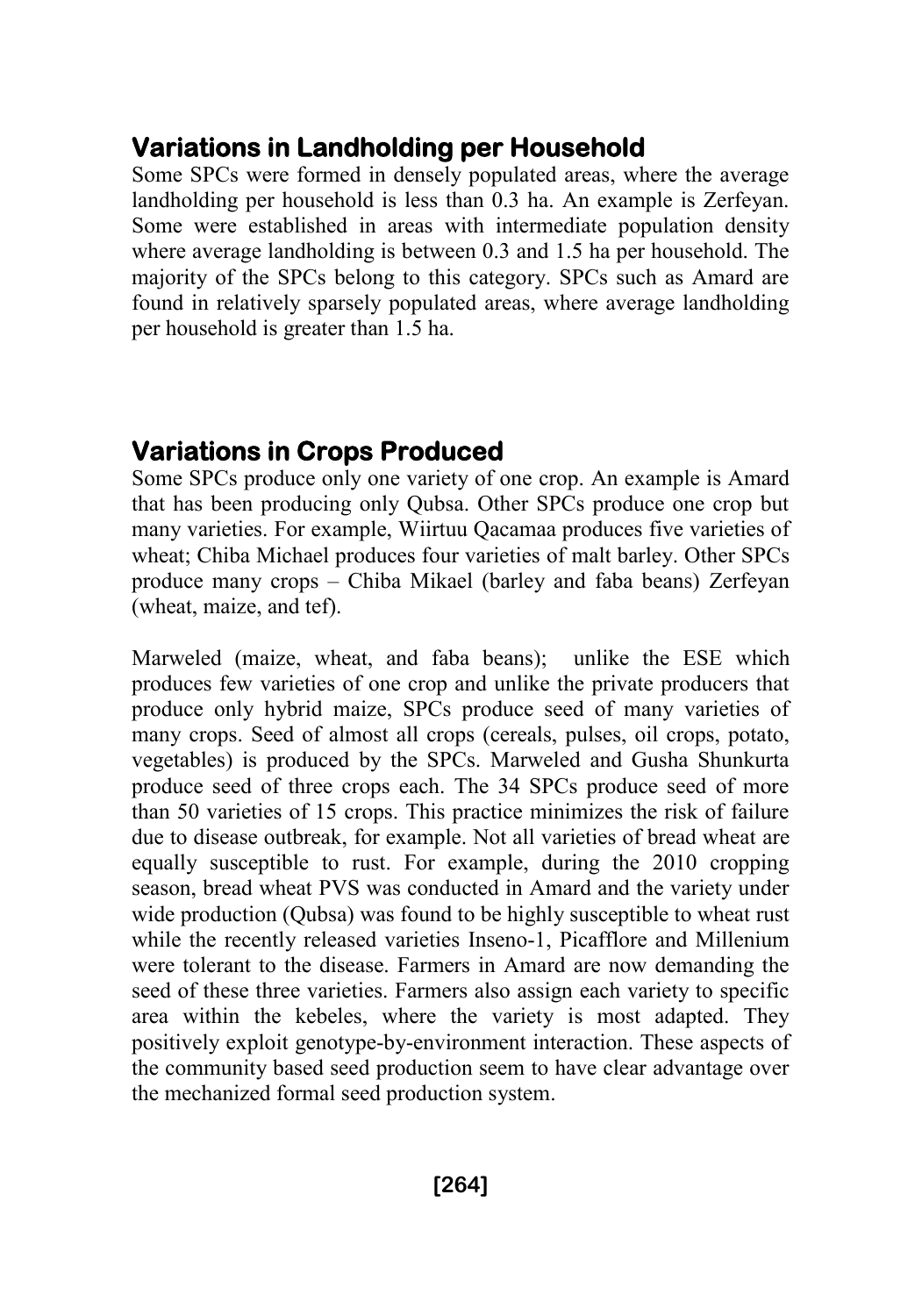Farmers have shown their capability of producing even hybrid maize whenever sufficient training is given. Planting material of crops not given attention by the formal seed system, such as pulses, oil crops, root and tuber crops, and vegetables are produced by the SPCs.

## **Variations in Marketing Strategy**

Although most of the 34 SPCs have contractual arrangement with unions, or government organizations such as ESE, BoA, or regional seed enterprises such as OSE, there are some, which are autonomous in marketing their seed. In Tigray, SPCs such as Habes use simple bartering system for seed exchange in addition to contractual arrangement with other organizations. Contractual arrangement with different organizations (GOs such as BoA, NGOs, and even with private limited companies also exist. The following are examples.

- contract with a union Zerfeyan, Argadhe Shado, Kayou, Amard;
- contract with ESE Marwoled:
- contract with Amhara Seed Enterprise Woken, Goshiye;
- contract with Solagrgrow PLC Goromtii;
- contract with  $BoA Hatsebo;$
- contract with JICA Raaree Horaa, Biftuu;
- autonomous Gusha Shunkurta, Beteyohannes,Tinnike; and
- autonomous, bartering Habes.

In Tigray, the farmer-to-farmer transfer (barter) of seed is very strong. Consequently, seeds of newly introduced varieties reach a large portion of the population within a kebele and its neighbors within a short period and seeds of preferred varieties can be distributed within a radius of 100 km from the place of initial introduction.

## **Variations in Principles of LSB Development**

A common system of evaluating the success of the LSB sites in their movement towards a real business entity was set at the inception training given at Hawassa University in August 2009. Principles based on the model of 'robust seed systems' (De Boef *et al*., 2010) were adapted to the context of LSB development. Three basic principles were used for this evaluation: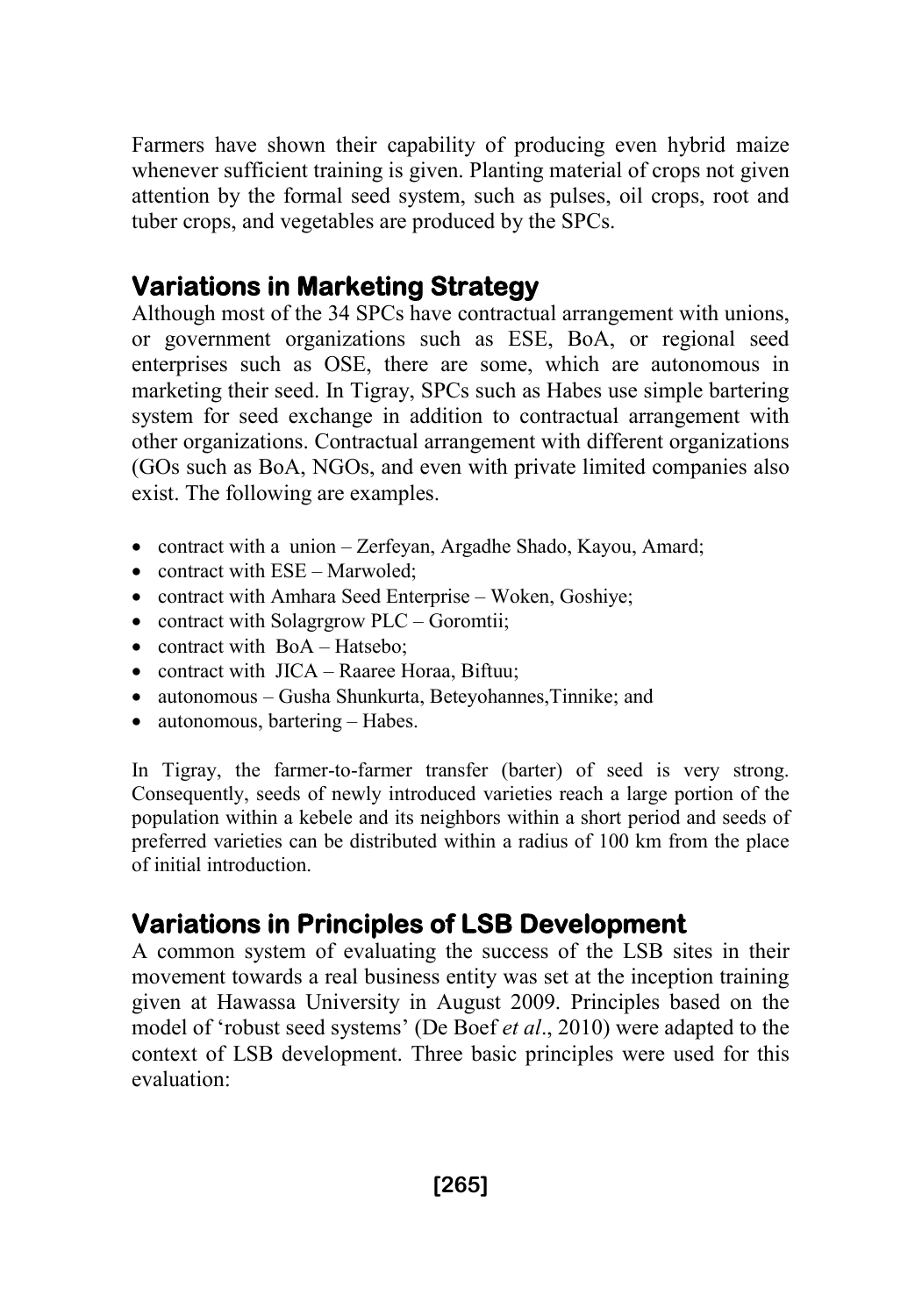#### **Business Boundary**

If all members of the SPC are from one kebele and if the SPC markets all of the seed produced on its own within the kebele, then it gets high score. If it depends for marketing on external agencies and has no control where the seed is sold, then the SPC gets low score.

#### **Autonomy**

The degree to which farmers and their organizations have control over and/or access to varieties and the traditional skills and knowledge associated with the seed. This principle evaluates the degree to which LSBs depend on stakeholders for basic seed, seed processing, seed marketing, credit, etc. If all members of the SPC take part in decisions in technical, managerial, marketing and financial matters, then the SPC is scored high for autonomy. Otherwise, it gets low score by this criterion.

#### **Entrepreneurship**

It is related to sustainability in an economic and institutional context; it embeds market and service orientation with structure and functioning of the organization. This principle is strongly related to the development of the 'seed chain', which includes PVS, seed production and seed sells and the ability to become part of the formal seed system gradually. If the group produces poor quality seed of one variety of only one crop, if it gets inputs and services as grants or for subsidized prices, if it does not look for new markets but depends for marketing on one stakeholder, and if the group does not have a plan or vision, then it gets low score for entrepreneurship.

Each SPC was evaluated for each question within a principle and was given scores from 1 (worst) to 5 (best). These were then averaged to get an overall score for the specific success factor.

The following is a summary of the evaluation from the five LSB teams based on region (Table 1) and on type of organization on basis of which the SPC is formed (Table 2).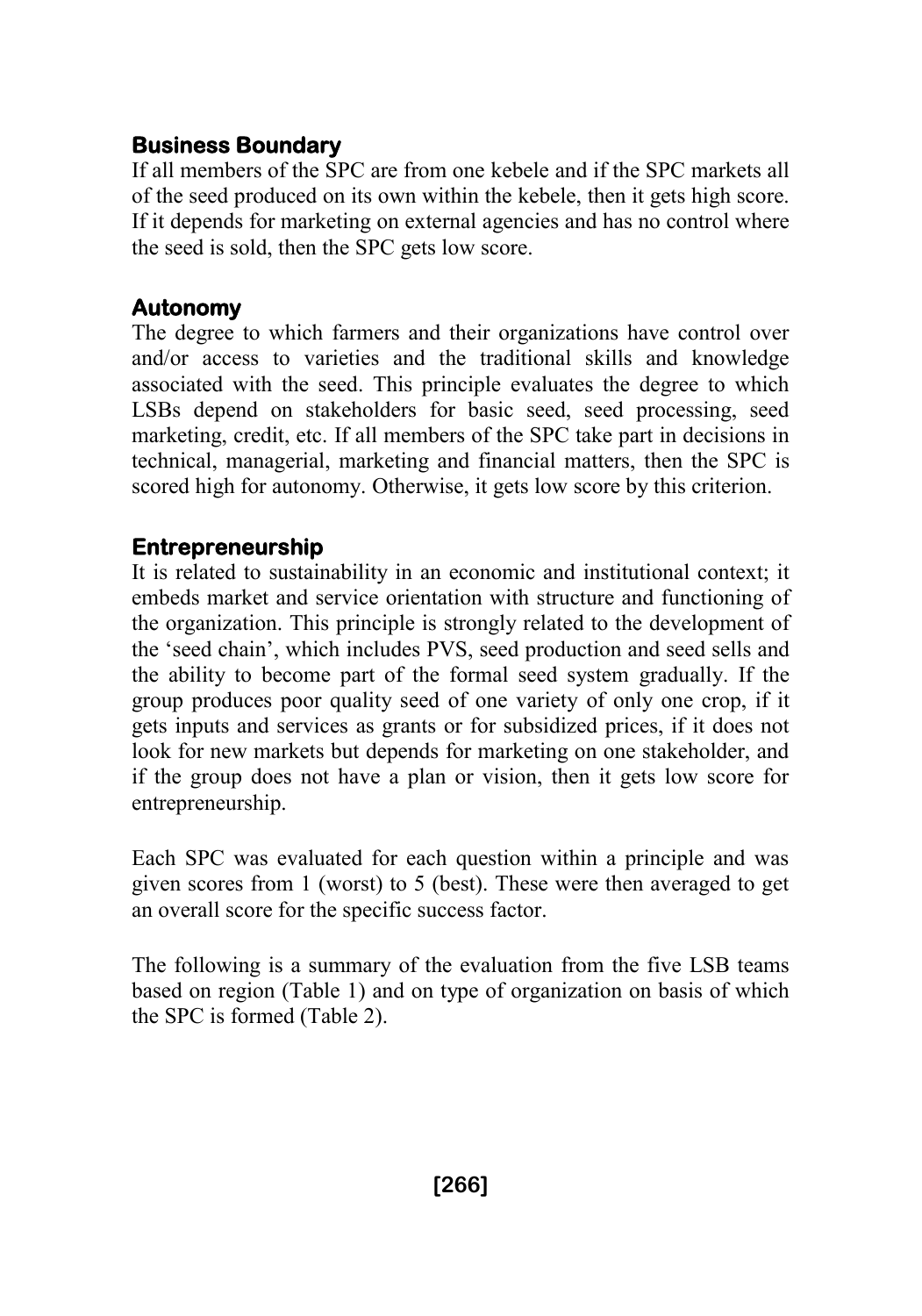| דיסווי ו חר                                                                                              |     |     |     |     |     |      |  |
|----------------------------------------------------------------------------------------------------------|-----|-----|-----|-----|-----|------|--|
| Principles                                                                                               | Αm  | FΟ  | SWO | SOL | TIG | Mean |  |
| <b>Business Boundary</b>                                                                                 | 3.3 | 4.  | 3.5 | 3.0 | 4.3 | 3.6  |  |
| Autonomy                                                                                                 | 24  | 3.2 | 3.7 | 1.9 | 2.8 | 2.8  |  |
| Entrepreneurship                                                                                         | 1.8 | 2.3 | 2.0 | 2.3 | 1.8 | 2.0  |  |
| Number of sites                                                                                          |     |     |     |     |     | 21   |  |
| $\sqrt{t}$<br>CITI <sub>D</sub><br>$\Gamma$<br>$\mathbf{r}$<br>$\sim$<br>$\sim$ $\sim$<br>$\overline{ }$ |     |     |     |     |     |      |  |

Table 1. Average principles' scores for the five regions covered in the LSB Project

*Am=Amhara; EO=East Oromiya (Hararghe); SWO: South and West Oromiya; SOU=SNNPR; TIG=Tigray; Mean=national (all sites).* 

*Scoring: 1=poor; 2=fair; 3=satisfactory; 4=good; 5=excellent.*

For business boundary, the groups in East Oromiya (Hararghe) and Tigray scored relatively high (Table 1). Particularly for East Oromiya, the groups sell seeds through the informal channel or NGOs locally. For autonomy, SW Oromiya scores relatively high, which may be explained by the fact that these groups operate as SPCs often associated with unions; this is in contrast to Amhara and Tigray, where these groups were legalized as SPCs only in 2009 or 2010. The score in SNNPR is rather low compared with the others; reasons may be the strong presence of NGOs and the union in marketing and service provision. For entrepreneurship, the variation among the regions is limited and we can conclude that the situation is quite similar country wide, with only variation for individual sites but not at regional level.

|  |  |  |  |  | Table 2. Variations in business orientation principles by type of SPC |
|--|--|--|--|--|-----------------------------------------------------------------------|
|--|--|--|--|--|-----------------------------------------------------------------------|

| Principles business orientation | CO  | <b>FRFG</b> | IC  | <b>MPC</b> | <b>SPC</b> | Mean       |
|---------------------------------|-----|-------------|-----|------------|------------|------------|
| <b>Business boundary</b>        | 2.0 | 4.5         | 4.0 | 4.0        | 3.5        | 3.6        |
| Autonomy                        | 1.8 | 2.5         | 3.0 | 3.5        | 2.8        | 2.8        |
| Entrepreneurship                | າາ  |             | 2.3 | 3.5        | 2.0        | 2.0        |
| Number of sites                 |     |             |     |            | 13         | $^{\circ}$ |

*CO=conservation cooperative; FREG=Farmer Research Extension Group or cooperative; IC=irrigation cooperative; MPC=Multi-Purpose Cooperative; SPC=Seed Producer Cooperative; Mean=national (all sites) Scoring: 1=poor; 2=fair; 3=satisfactory; 4=good; 5=excellent*

The organization based on conservation of biodiversity had lower scores than others in business boundary and entrepreneurship because it has been dealing with the conservation and use of local varieties with budget from external sources. Thus, its business orientation is limited (Table 2). The FREGs also scored low for the first two principles because their main purpose of establishment is research, not business. It is through the LSB project that these two types of organizations were converted to SPCs. The multipurpose cooperatives (MPC) have been operating on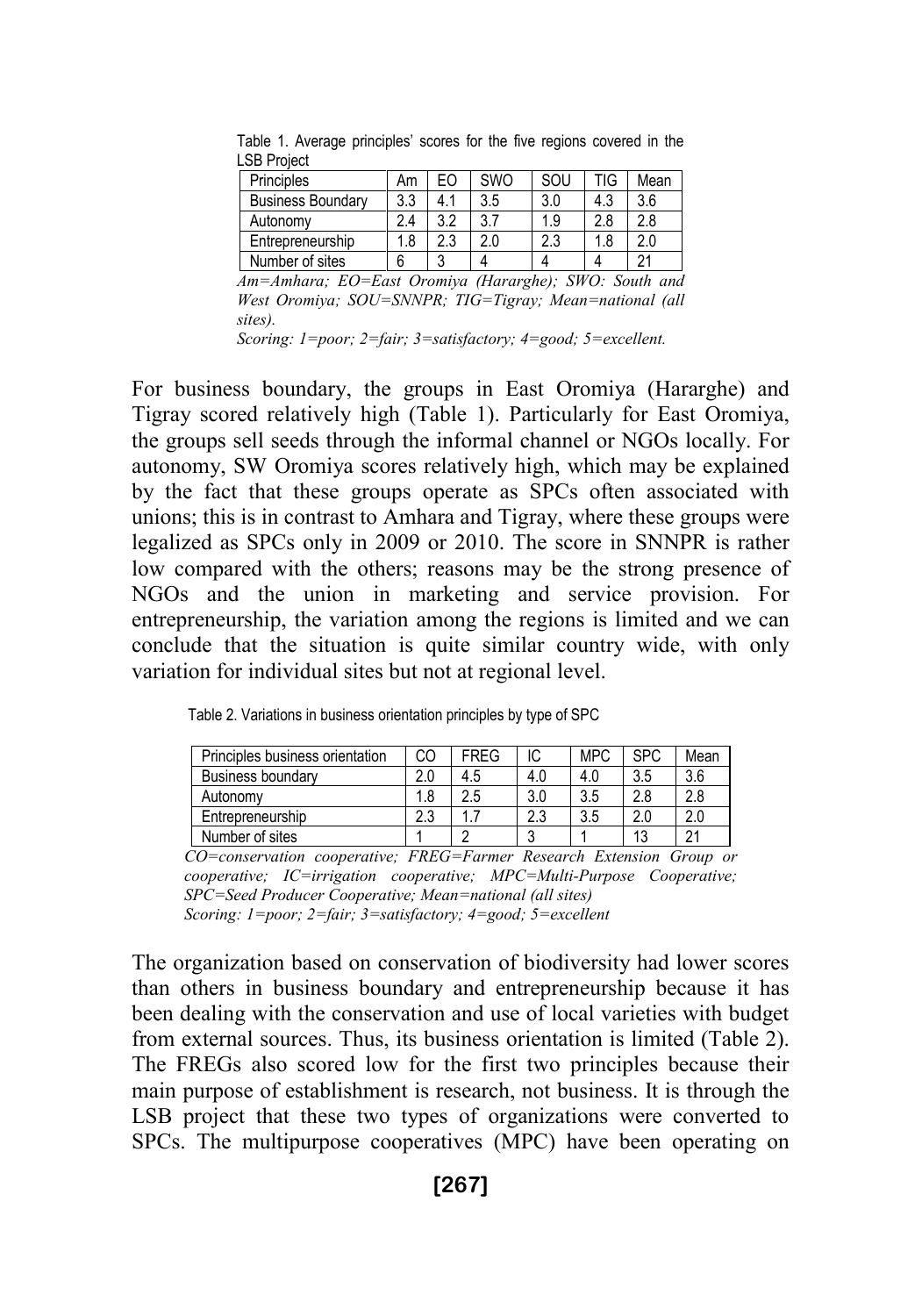strong business environment and, therefore, score high in all principles, while the irrigation (IC) and seed producing cooperatives (SPC) score low in entrepreneurship since they are younger and are dependent on the support of GOs or NGOs (Table 2).

A tendency to be autonomous is observed in many SPCs. Kayou SPC proposed to the LSB team of Hawassa University that in addition to the seeds of the white seeded haricot beans, for which they have a binding agreement with Sidama Elto Union, there is an excellent local market for the red beans. They also complained that Wolayita Red, a red colored bean variety that has been in use for almost three decades, has become disease and pest susceptible and low yielding. They asked the LSB team to bring recently released bean varieties and test them in a PVS. The farmers evaluated eight bean varieties in 2010 and identified a new red bean variety, Hawassa Dume, much better than Wolayita Red in grain yield identify. They are producing the seed of this variety for autonomous marketing, not through the Union.

Studies during the last two years have indicated that most of the SPCs score poor in all the three principles because they are at an infant stage. Although there is market within the kebele for 95% of the seed produced by the SPCs, 18 of the 21 SPCs thoroughly studied still market their seeds through contractual arrangements with a single organization (public agency or union), which sells the seed within or beyond the kebele. The LSB project aims to support the groups in such a way that they gradually diversify their markets or customers beyond those engaged in contractual arrangement, so that the groups become more autonomous seed entrepreneurs.

The study has also revealed that the groups depend on decisions made by external stakeholders for at least three of the required expertise (technical, managerial, marketing and financial). The LSB project is working closely with the groups to enhance their capacities and to imbed such orientation in collaboration with stakeholders.

Many SPCs produce seed of only one crop. However, many SPCs have conducted PVS to identify better varieties. They are also demanding varieties of new crops whose seed was not under production. The LSB project is creating linkage between these groups and the research stations so that a continuous flow of new varieties comes through PVS, which